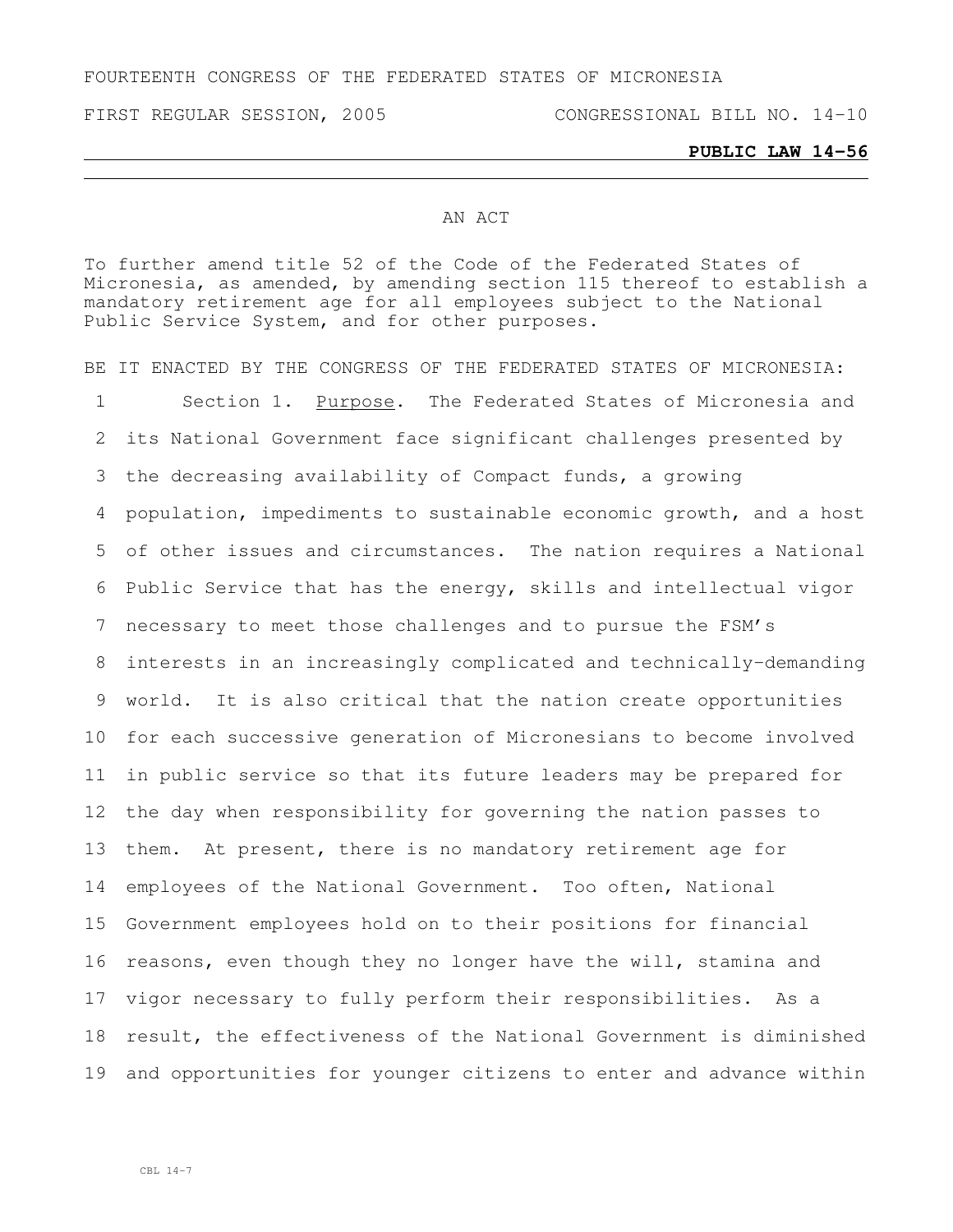| $\mathbf 1$ | the public service are significantly limited. To address these   |
|-------------|------------------------------------------------------------------|
| 2           | problems, this act establishes a mandatory retirement age for    |
| 3           | employees within the National Public Service System. Officials   |
| 4           | who, by law, are exempt from the Public Service System are also  |
| 5           | made exempt from the mandatory retirement requirement.           |
| 6           | Section 2. Section 115 of title 52 of the Code of the            |
| 7           | Federated States of Micronesia, as amended by Public Law No. 10- |
| 8           | 15, is hereby further amended to read as follows:                |
| $\mathsf 9$ | "Section 115. Tenure. (a) Every reqular employee                 |
| 10          | shall be entitled to hold his position during good               |
| 11          | behavior, subject to the provisions of subsection                |
| 12          | (b) of this section, and to suspension, demotion,                |
| 13          | layoff, dismissal, or termination of employment                  |
| 14          | through the Early Retirement Program, only as                    |
| 15          | provided in this chapter or in chapter 5 of this                 |
| 16          | title and in the regulations adopted in pursuance                |
| 17          | thereof; provided, however, that the tenure of a                 |
| 18          | contract employee is the term of his contract; and               |
| 19          | provided further that an employee who must submit                |
| 20          | his resignation pursuant to section 207 of title 2               |
| 21          | of the Code of the Federated States of Micronesia                |
| 22          | is not entitled to continued employment with the                 |
| 23          | National Government if he is not renominated by the              |
| 24          | President or if he is not reconfirmed by the                     |
| 25          | Congress through advice and consent proceedings."                |

of 3